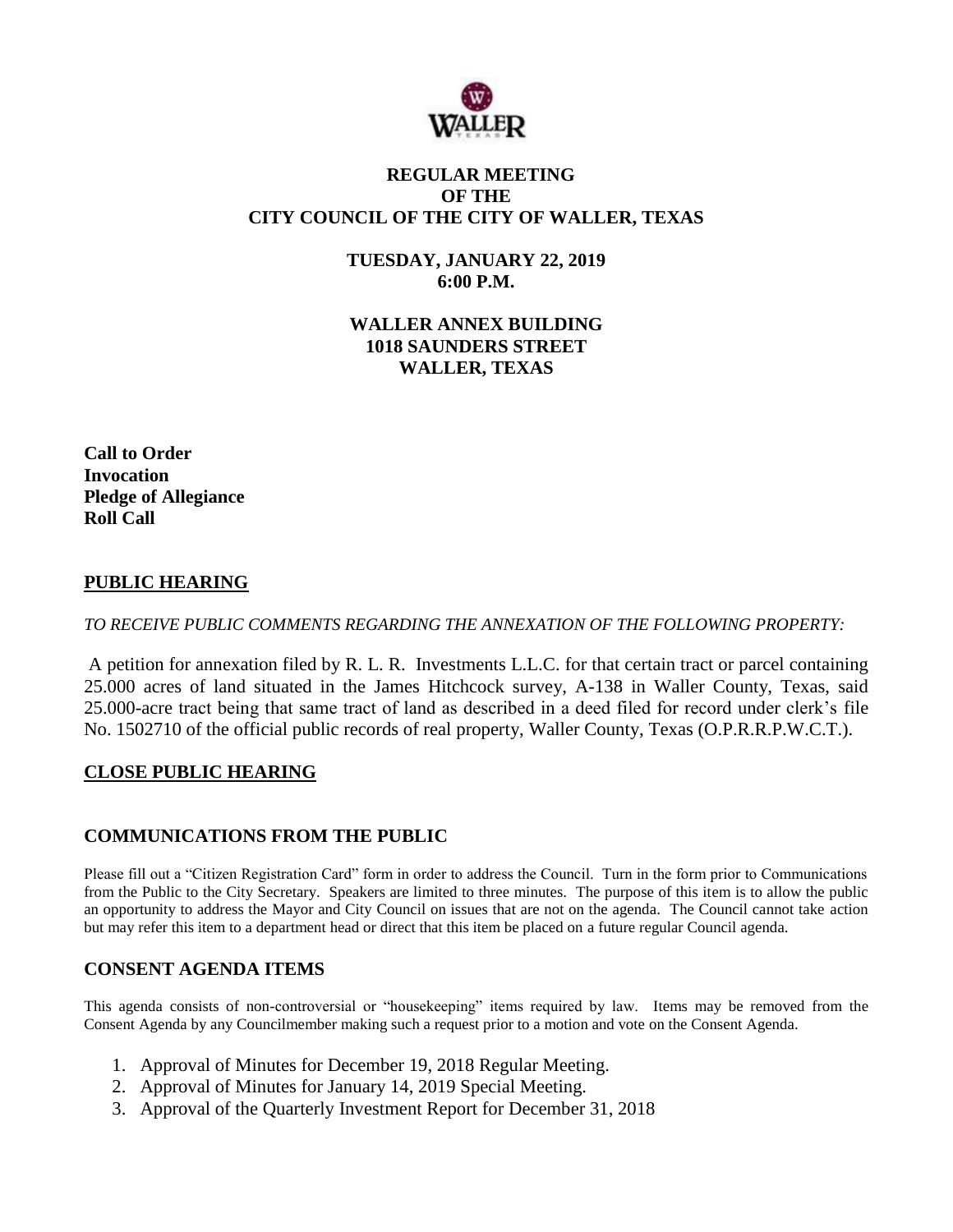## **REGULAR AGENDA ITEMS**

- 4. Discussion and possible action to approve the renewal of the Professional Services Agreement for the Municipal Court prosecutor between the City of Waller and Rebecca Froman.
- 5. Discussion and possible action approve **Ordinance # 539,** of the City of Waller, Texas providing for the holding of a General Election on May 4, 2019 for the purpose of electing the (3) at-large council members; designing the entire City as one election precinct; approving contracting with Waller County for a Joint Election.
- 6. Discussion and possible action regarding **Resolution# 2019-01**, approving the execution of a contract between the Waller I.S.D. and City of Waller to conduct the early voting and election day and to accept the appointment of election judge(s).
- 7. Discussion and possible action regarding **Resolution # 2019-02**, approving the execution of a contract with Waller County Elections Administrator for a Joint Election relating to the May 4, 2019 Election.
- 8. Discussion and possible action regarding **Ordinance# 537-B**, approving a petition for annexation filed by R. L. R. Investments L.L.C. for that certain tract or parcel containing 25.000 acres of land situated in the James Hitchcock survey, A-138 in Waller County, Texas, said 25.000-acre tract being that same tract of land as described in a deed filed for record under clerk's file no. 1502710 of the official public records of real property, Waller County, Texas (O.P.R.R.P.W.C.T.).
- 9. Discussion and possible action to authorize the Mayor to execute extension agreements with CenterPoint Energy Houston Electric LLC for areas to new City Hall, Plaza and Civic Center and approve funding sources.
- 10. Discussion and possible action on approving a contract with the Goodman Corporation to prepare an application for a grant under the TxDot Safe Route to Schools program.
- 11. Discussion and possible action to accept the Pafford property for Garzo Products (Engine & Compressor Accessories) into City of Waller ETJ due to the release from the City of Houston ETJ.

### **MAYOR-COUNCIL REPORTS**

### **STAFF REPORTS**

- a. Cynthia Ward, City Secretary
- b. Gene Schmidt, Public Works Director
- c. Michael Williams, Chief of Police
- d. John Isom, WEDC Director

### **ADJOURNMENT**